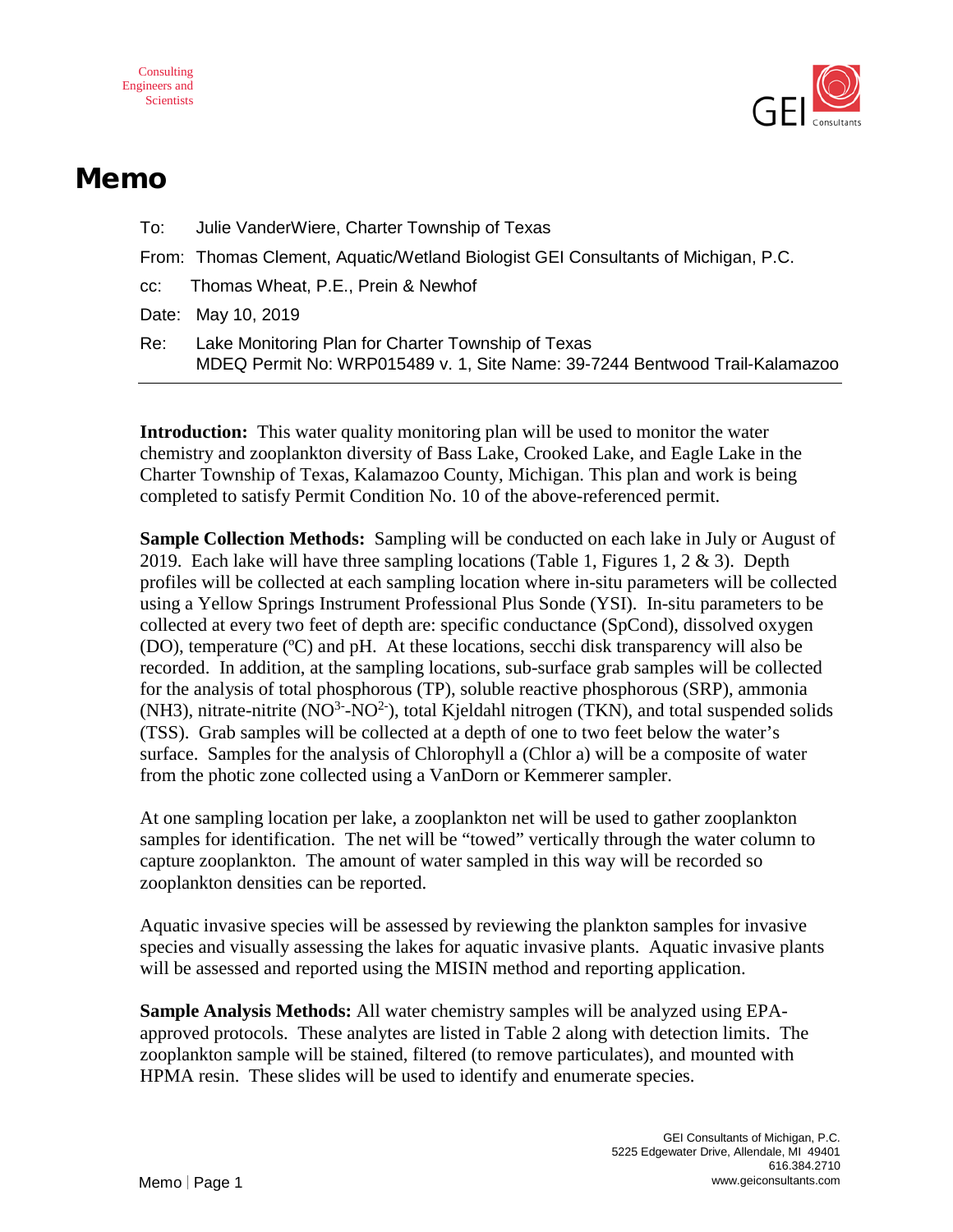

**Reporting:** GEI will provide a final report that discusses the findings of the water chemistry analysis, zooplankton community, and invasive species along with figures and tables of selected data.

| <b>Site Name</b> | Latitude | Longitude |
|------------------|----------|-----------|
| Eagle 1          | 42.217   | $-85.726$ |
| Eagle 2          | 42.218   | $-85.718$ |
| Eagle 3          | 42.214   | $-85.717$ |
| Crooked 1        | 42.204   | $-85.709$ |
| Crooked 2        | 42.208   | $-85.701$ |
| Crooked 3        | 42.209   | $-85.695$ |
| Bass 1           | 42.213   | $-85.684$ |
| Bass 2           | 42.214   | $-85.681$ |
| Bass 3           | 42.215   | $-85.679$ |

| Table 1. Site name and approximate coordinates of sampling locations for each site. |  |  |  |
|-------------------------------------------------------------------------------------|--|--|--|
|                                                                                     |  |  |  |

| Table 2. Methods used to analyze each analyte along with RL (reporting limit) and |  |
|-----------------------------------------------------------------------------------|--|
| <b>MDL</b> (method detection limit).                                              |  |

| Analyte                       | <b>Method</b>   | $RL$ (mg/L) | $MDL$ (mg/L) |
|-------------------------------|-----------------|-------------|--------------|
| <b>Total Phosphorous</b>      | EPA 365.4       | 0.4         | 0.0516       |
| Ortho-Phosphate               | EPA 365.1       | 0.4         | 0.0516       |
| Ammonia                       | EPA 350.1       | 0.5         | 0.25         |
| Nitrate+Nitrite               | EPA 353.2       | 0.25        | 0.095        |
| Total Kjeldahl Nitrogen       | EPA 351.2       | 0.73        | 0.22         |
| <b>Total Suspended Solids</b> | <b>SM 2540D</b> | 10          | 4.75         |
| Chlorophyll A                 | SM 10200-H      | N/A         | N/A          |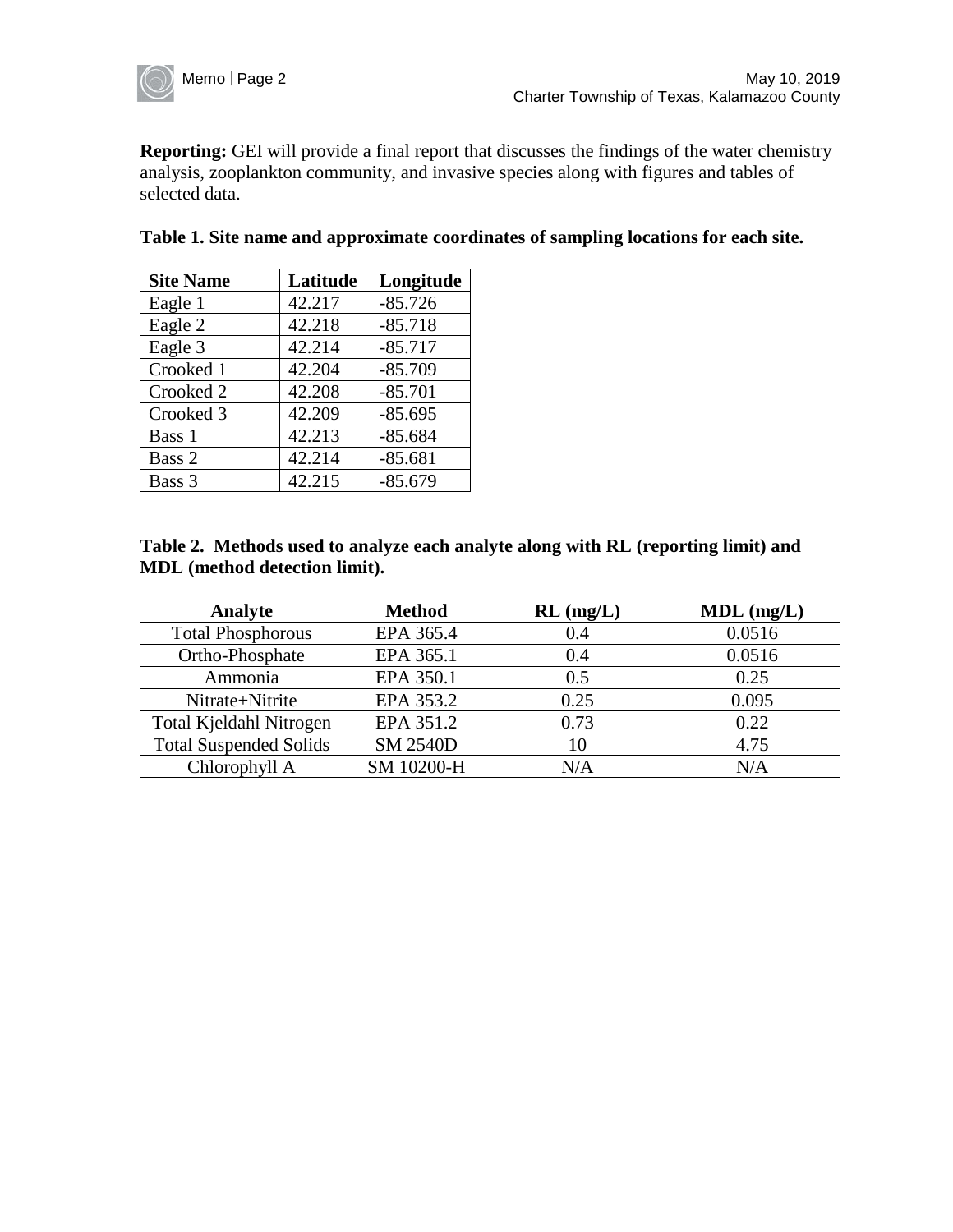



C:\Users\tclement\OneDrive - GEI Consultants, Inc\Desktop\Texas Township GIS\WMP Sampling Points.mxd

C 2019 Microsoft Corporation C 2019 DigitalGlobe CCNES (2019) Distribution Airbus DS

Figure 1. Approximate sampling locations for Eagle Lake, Charter Township of Texas, Kalamazoo County, Michigan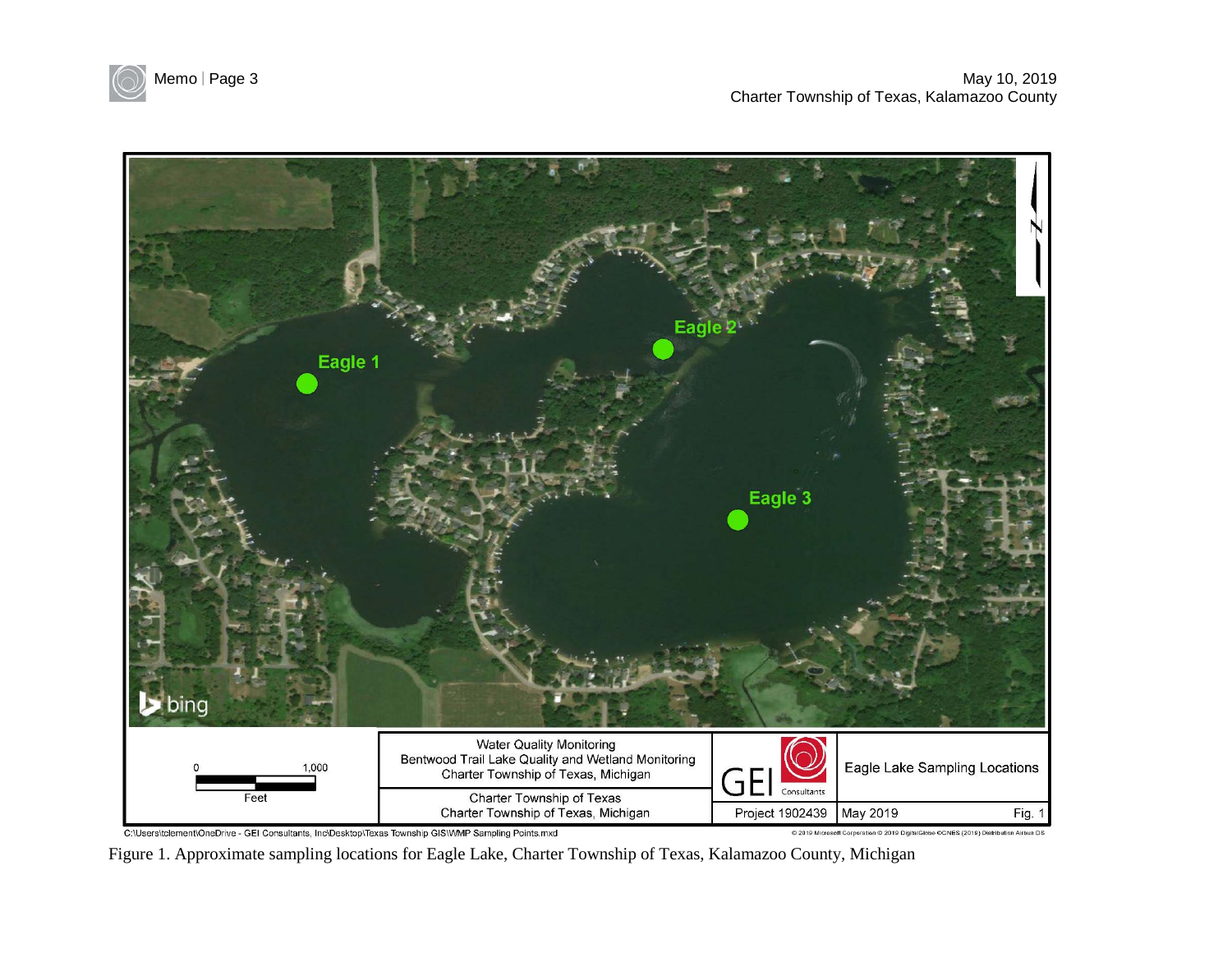



C:\Users\tclement\OneDrive - GEI Consultants, Inc\Desktop\Texas Township GIS\WMP Sampling Points.mxd

<sup>@ 2019</sup> Microsoft Corporation @ 2019 DigitalGlobe @CNES (2019) Distribution Airbus DS